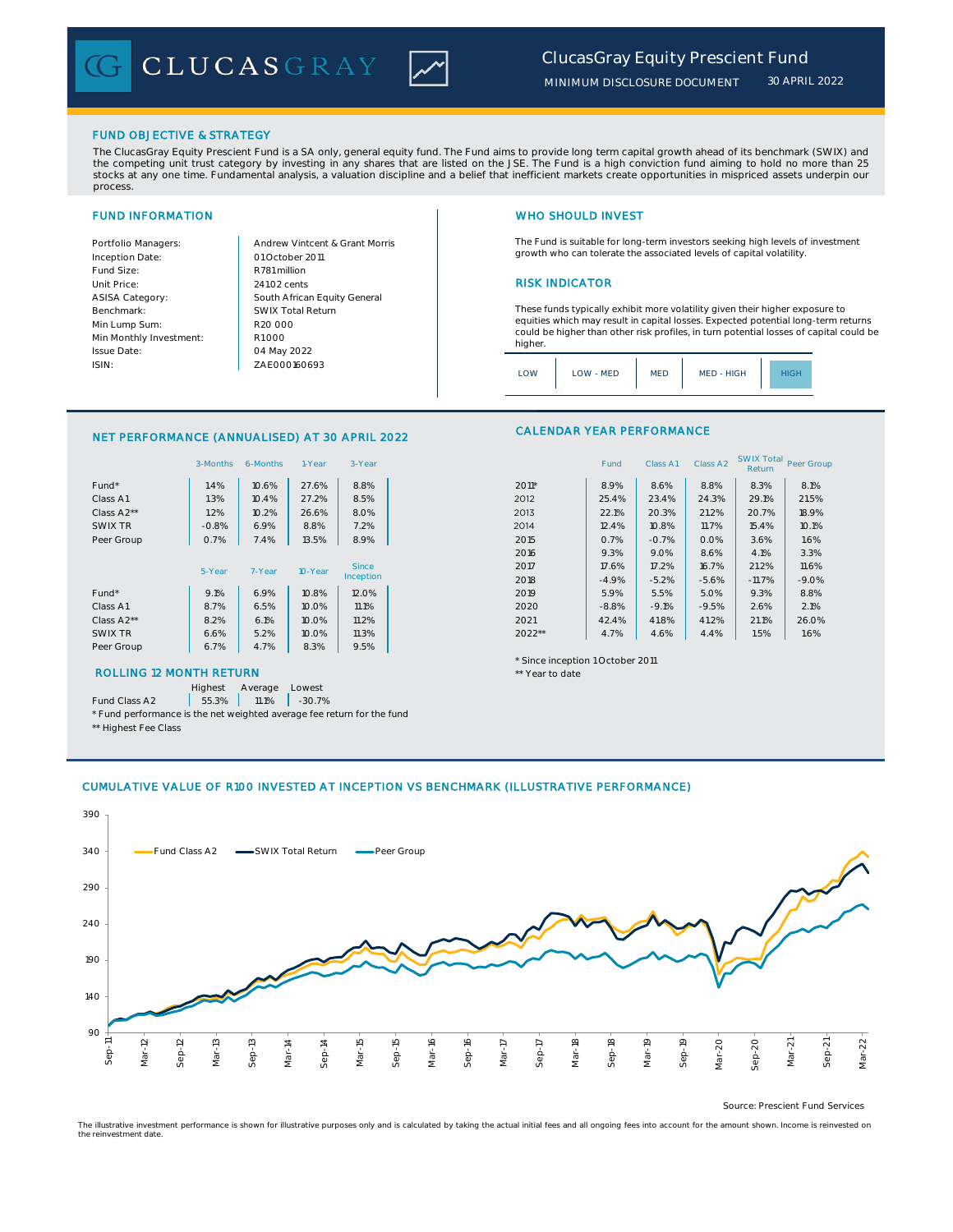**CLUCASGRAY** 



# *ClucasGray Equity Prescient Fund*

*MINIMUM DISCLOSURE DOCUMENT 30 APRIL 2022*

| ABSA                            | <b>AECI</b>     | <b>Asset Class</b> | %     |
|---------------------------------|-----------------|--------------------|-------|
| <b>Standard Bank</b>            | Glencore        | <b>SA Equity</b>   | 97.9% |
| <b>British American Tobacco</b> | Life Healthcare | Cash               | 2.1%  |
| Old Mututal                     | Sasol           |                    |       |
| Anglo American                  | Metrolfile      |                    |       |
| <b>MTN</b>                      | Adcock Ingram   |                    |       |
| Reunert                         | Massmart        |                    |       |
| Naspers                         |                 |                    |       |

The Top 15 holdings make up 64% of the total fund.

### DISTRIBUTIONS FEE STRUCTURE

## TOP 15 EQUITY HOLDINGS FUND ASSET ALLOCATIONS



| Distribution Frequency | Annually            | TER                                 | Class A <sub>2</sub> | Class A1 |
|------------------------|---------------------|-------------------------------------|----------------------|----------|
| Distribution Date      | 01 April            | Annual Management Fee (excl. VAT)   | .30%                 | 0.90%    |
| Last Distribution      | 6.32 cents per unit | Other Cost                          | 0.03%                | 0.03%    |
|                        |                     | <b>VAT</b>                          | 0.20%                | 0.14%    |
|                        |                     | Total Expense Ratio (incl. VAT)     | 1.52%                | 1.06%    |
|                        |                     | Transaction Costs (incl. VAT)       | 0.32%                | 0.32%    |
|                        |                     | Total Investment Charge (incl. VAT) | .84%                 | 1.38%    |
|                        |                     |                                     |                      |          |

## QUARTERLY COMMENTARY | MARCH 2022

The 1st quarter of 2022 will forever be defined by the outbreak of War in Eastern Europe. We, like most, have been deeply disturbed by developments in Ukraine. Our thoughts and prayers extend to all those directly impacted by the acts of significant aggression that have taken place over - there is no place for unilateral aggression. The Western World's response to Russia has been uniform, swift, and economically brutal.

The JSE Capped Swix gained over 6%, but it was the divergence of returns that made the 1st quarter of 2022 such a remarkable one. The ClucasGray Equity Prescient Fund has been well exposed to both Resources and Banks for some time, and it was pleasing to see many of the large weightings in both sectors perform well. Some notable performances in the quarter include Exxaro, African Rainbow, Standard Bank, Absa and Grindrod all gaining over 25%. In addition, key holdings such as Anglos, Glencore, Ethos Capital and MTN all gained over 10%.

Countering the above, the JSE was severely impacted by the significant collapse in both Naspers & Prosus, which fell 33% & 39% respectively. The fund owns some in each, but the weightings were relatively modest. We used the sell off to incrementally add to Naspers – after the buying it is now the fund's 10th largest holding. Prosus is the 25th biggest position (or 5th smallest) weighting in the fund. Our view on Naspers is that they have some obvious levers to pull to, at the very least, unwind a meaningful portion of the discount to our estimate of their sum of the parts. It may require some humble pie from the executives, but it is now clear that the much maligned structure they created in 2021 has underwhelmed.

Away from the above, the Fund was impacted by a weak performance from Massmart, Reunert, Ninety One and Astral which all fell more than 12% in the quarter.

The net result of the above is that the ClucasGray Equity Prescient Fund gained over 7% in the quarter, ahead of the JSE Swix (5.7%) and of the peer group returns of 4.1%. Over the last 12 months, the Fund is up 31%, compared to Swix of 17% and peers of 13%. As depicted on the fact sheets, the Fund has outperformed both the JSE Swix and Peers over all periods since its inception 10‰ years ago. The compound net return of 12.4% since inception is 2.6% per annum ahead of the average general equity fund, and pleasingly for investors, the Fund has outperformed inflation by over 7% per annum over this period. During the quarter, the Fund continued to be managed in line with its investment objectives.

Regular readers of our commentary will recall that we have long held a constructive view on the Long4Life investment case. During 2021, the company was the subject of a buy out offer from a private equity firm – shareholders will receive 620c per share, and the group will delist. Whilst 620c is a healthy premium to where the company has traded for some time, it is in our view an unfortunate development in that it is a unique company, with good assets, highly cash generative, and undemandingly valued. With the share price now nearing the final offer price, we believe there are better opportunities elsewhere, and exited our position in the Fund.

The following paragraph was included in our December 2021 quarterly update: "We have already seen an uptick in corporate activity, and would expect this trend to continue, unless share prices start to better reflect our estimate of the fair value of many local companies. In our view, many management teams have levers to pull to unlock significant value for themselves and their shareholders – failing that, we would expect them to become the subject of corporate takeovers." Our sense is that many management teams have been increasingly proactive in driving value creation for shareholders, through buy backs, increased dividends and unbundling key assets. With many company valuations still undemanding, we would expect continued focus on ways to unlock value. Away from Long4Life, we also exited Multichoice, and reduced weightings in MTN, Sasol and some of the diversified miners.

We were fairly active in the quarter, taking advantage of valuation opportunities that have been presented in good companies that we believe have been unduly sold off. None of us have any insights into how long the conflict will last – we naturally all sincerely hope that sanity prevails and calm is restored soon. Each crisis is different, but history has taught us that crises tend to pass. The reaction of certain commodities and the commensurate performance of certain share prices, is ahead of our assessment of longer term fundamentals. We believe an opportunity has been presented to reduce weightings selectively in some of these companies, and reallocate to areas of the market that have been unduly punished. The Russian Ukraine conflict created a dislocation in the equity market – the spike in Oil on the back of nearer term supply constraints saw a very strong rally in both MTN and Sasol, and presented opportunities in a number of companies that we wanted to take advantage of. We introduced new holdings in Mondi, Foschini and the JSE, and added to our existing holdings in Spar, Anheuser, Old Mutual, FirstRand, Ninety One, Naspers and Reunert.

Notwithstanding a very strong recovery in the share prices of many companies since the lows of 2020, we remain of the view that a combination of a steadily improving earnings backdrop, and historically undemanding valuations will deliver attractive returns to investors.